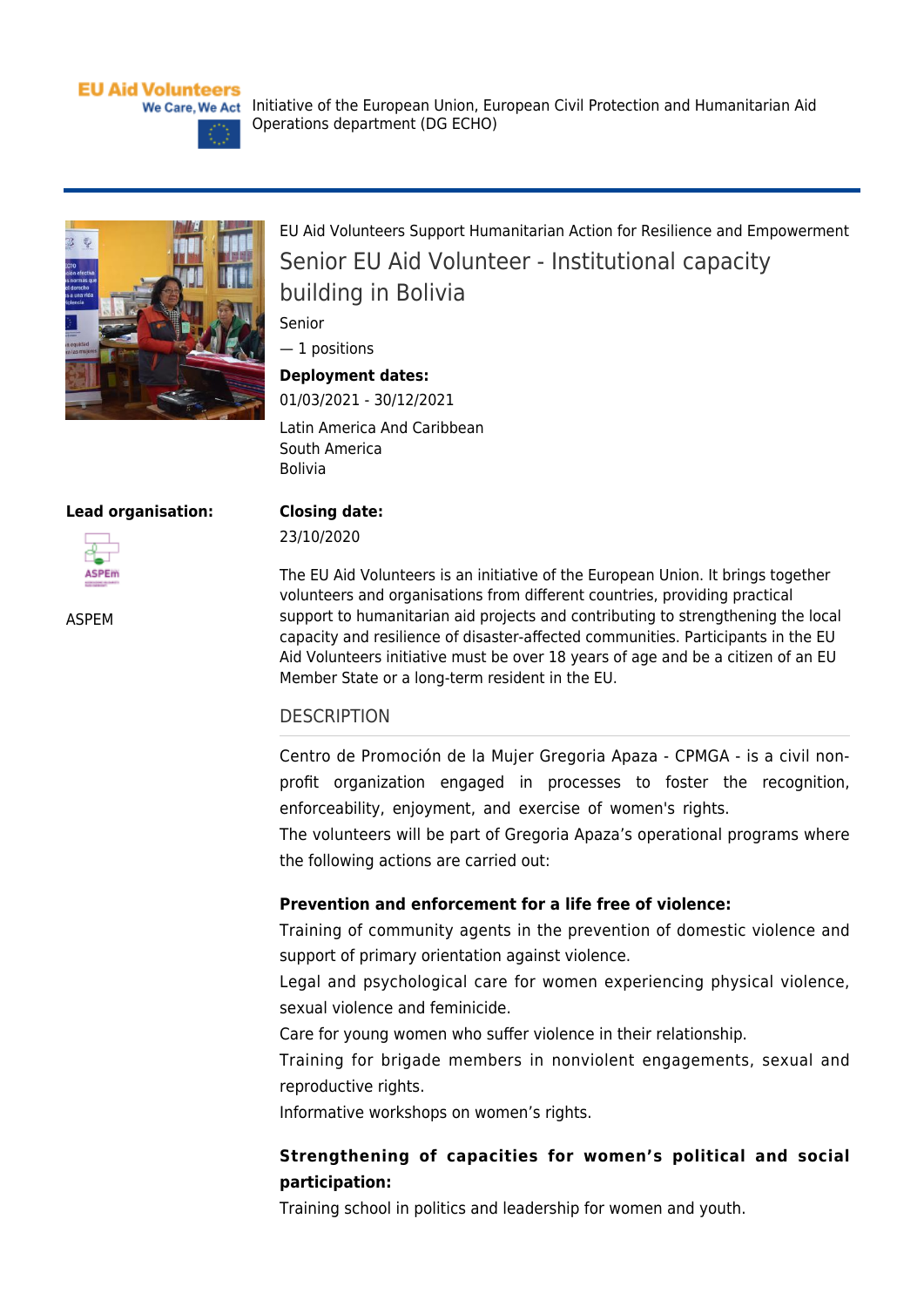Counselling to the management and political participation of women at a regional and municipal level.

Strengthening of the participation of women in social organizations.

Strengthening of the organizations for the scheduling of gender issues and the exercise of control and social surveillance .

Social control observation in the municipality of El Alto.

# **Strengthening of productive and labor capacities of women:**

Comprehensive technical training for job placement and generation of self entrepreneurship.

Legal labor counselling for working women.

Comprehensive business counselling for women producers.

Support for participation in spaces of commercialization of handcrafts.

Child Care Center for children of women who assist our services.

# **Radio Pachamama:**

Diffusion of an alternative communication which informs, shapes, disagrees, and transforms seeking for an equal society.

Production of microprograms, spots and radio soap operas.

Pachamama Radio's broadcast over the Internet to reach the country and the world from El Alto.

The volunteer will support the organisation in strengthening its training capacity.

## **Operational details & security context:**

CPMGA is located in the municipality of El Alto, in the fourth section of the Murillo Province of the department of La Paz / Bolivia. El Alto is divided into 14 municipal districts. Ten of them are urban (districts 1 to 8, 12 and 14) and four are rural (9, 10, 11, 13) and have a total population of 848,452 inhabitants of which 439,468 are women, corresponding to 52% of the population.

El Alto is considered one of the municipalities with high risks of insecurity, when registering assaults, the existence of youth gangs, disappearances, rapes, murders, domestic violence, lack of road safety, lack of public lighting, unsafe public transport with traffic, lack of police security in the districts, permanent neighborhood and social mobilizations, climate change, insufficient location information of zones, streets and numbering.

Being a body that guarantees rights, CPMGA prioritizes institutional security management in the framework of its policies in order to protect its maximum capital, which is human lives (personnel, volunteers, interns and consultants). CPMGA is aware that the volunteers carry out activities in different environments and, therefore, it is essential that they are familiar with the security conditions of the place to stay safe and minimize any risks, so that this will increase their ability to provide humanitarian assistance at all times.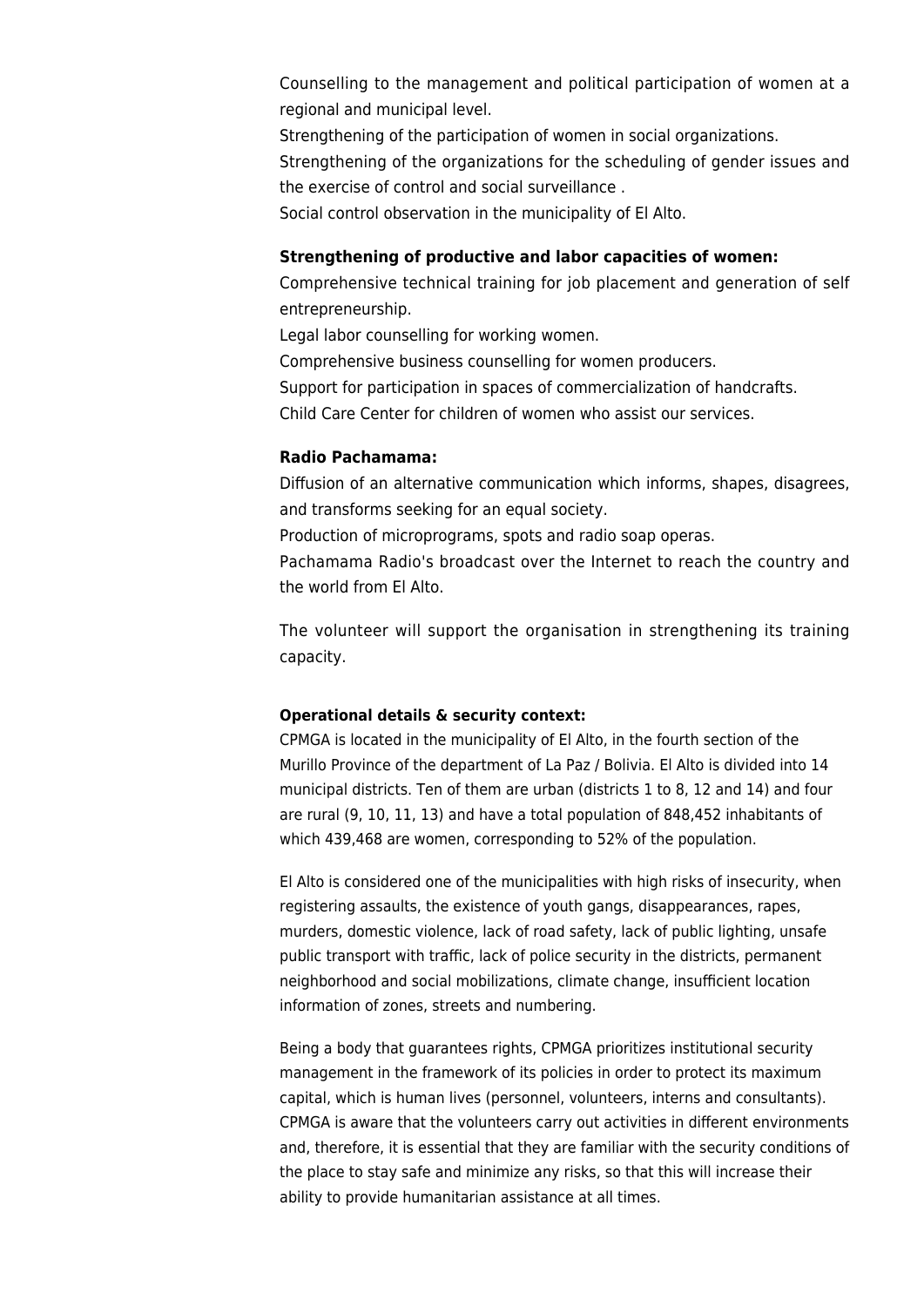CPMGA safety management plan for the treatment of volunteers considers risk awareness, prevention, reduction, response preparation and recovery strategies in risk situations, whose objective is to inform volunteer personnel of the specific rules and procedures and personal safety outside of labor actions. In other words, this plan addresses the usual situations that volunteers usually face during their work, for example, road accidents, violence in the public sphere (mobilizations), common crimes (thefts and robberies), as well as health problems for which the measures to be taken before, during and after a disaster are described.

To ensure safety, volunteers will be accommodated in La Paz.

The COVID-19 pandemic has affected all countries in the world, including Bolivia. According to Bolivia's Ministry of Health daily report, at the time of writing (20/09/2020) the total number of positive cases is 130,676; the recovered cases 89,617 and the deaths 7,617. De daily increas of positive cases is 206. The departments of Santa Cruz, La Paz and Cochabamba are those reporting the highest number of positive cases.

However La Paz is the city with the best medical response, as the departmernt has 3 hospitals of 3rd level, 10 hospitals of 2nd level, which are treating cases of COVID-19, as well as 10 private clinics that are performing this care.

## TASKS

## Capacity building

Updating the curricular contents of the training guides: women, adolescents and young people according to the needs.

Adequacy of training methodologies according to met needs.

Digitize and virtualize the curricular content of institutional training processes.

Development of training processes for fundraising and institutional strengthening.

Accompanying institutional strengthening in project development.

Application of systematization tools and evaluation of training processes based on institutional guidelines.

Development of monitoring and follow-up of training processes.

Systematization of training processes.

Support for the development of mobilization and advocacy actions. Support in the preparation of reports to funders.

## **Apprenticeship:**

N.A.

# **Required competences: Technical skills:**

- Group management
- Management of training methodologies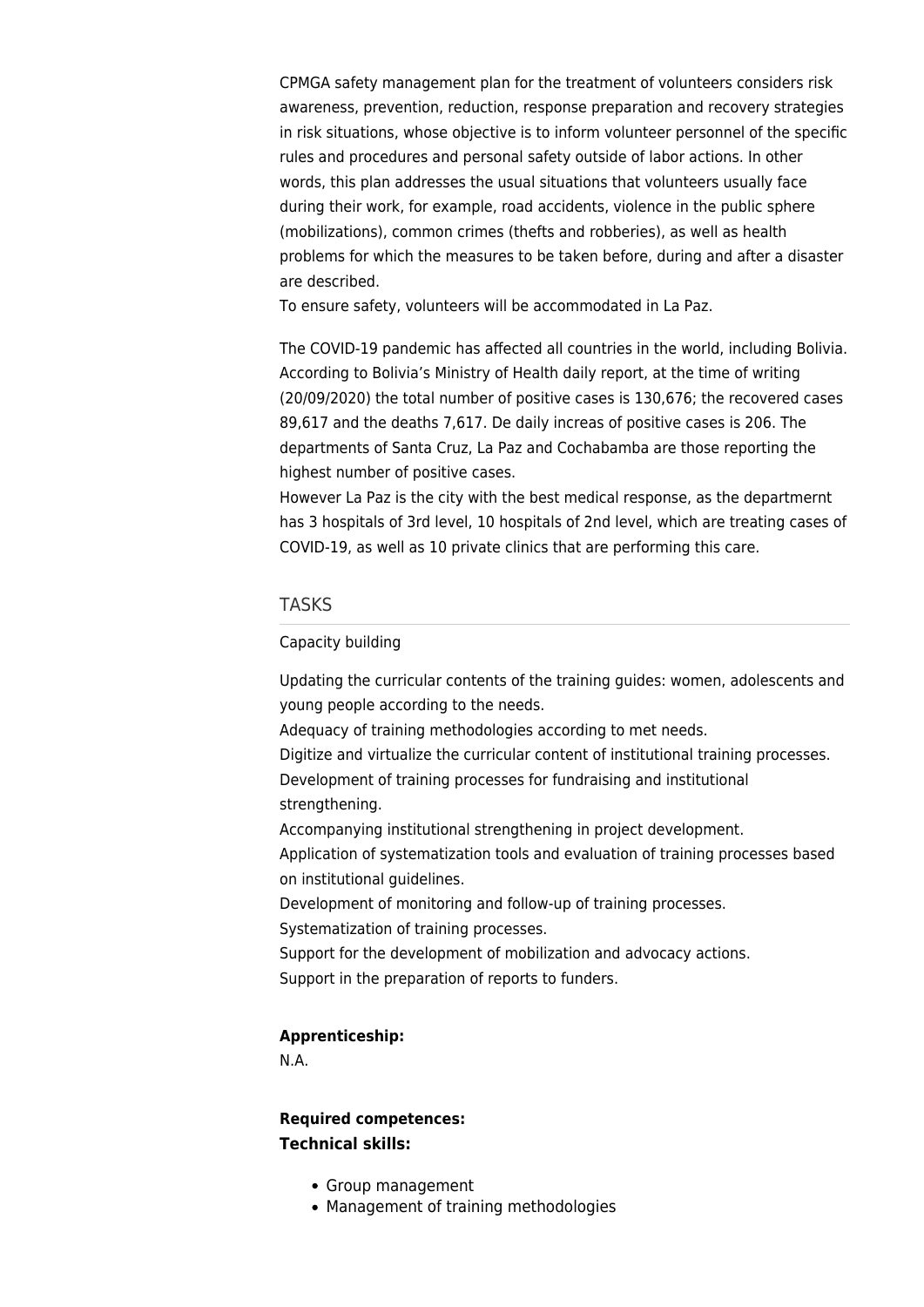- Spanish language proficiency: spoken and written
- Skills for the systematization of processes
- Good speech level
- Management of gender, rights, generational and intercultural approach

## **Interpersonal skills:**

- Listening ability
- Good interaction with the population
- Commitment and responsibility to diverse populations
- Tolerance capacity
- Proactive
- Teamwork capacity: solidarity, respect, reciprocity, etc.
- Resilience to change

# SELECTION CRITERIA

**Applications are made directly within the sending organisation, please check out the [how to apply](https://webgate.ec.europa.eu/echo/eu-aid-volunteers_en/how-apply_en) section.**

## **Eligibility and exception criteria:**

The candidate for EU Aid Volunteers must be a citizen of the EU or a third country national who is a long-term resident in an EU Member State, and must have a minimum age of 18 years.

No candidate will be discriminated according to his or her race, religion, gender or financial status during the selection.

## **Minimum Requirements:**

Degree in pedagogy, psychology, social science or related field; Previous working experience in a related field; Experience working in non-governmental organizations and fundraising;

Specialization or experience in project development and/or organisational development;

Fluent in Spanish (both written and spoken);

Good knowledge of English;

Social sensitivity and empathy;

Capacity to cope with altitude (the city of El Alto is more than 4,000 meters above sea level).

# CONDITION OF SERVICE

# **Learning Opportunities:**

Interaction with population of women and adolescents of CPMGA. Knowledge of the dynamics of El Alto and social organizations. Strengthening the focus on gender, masculinities and sexual rights and reproductive rights.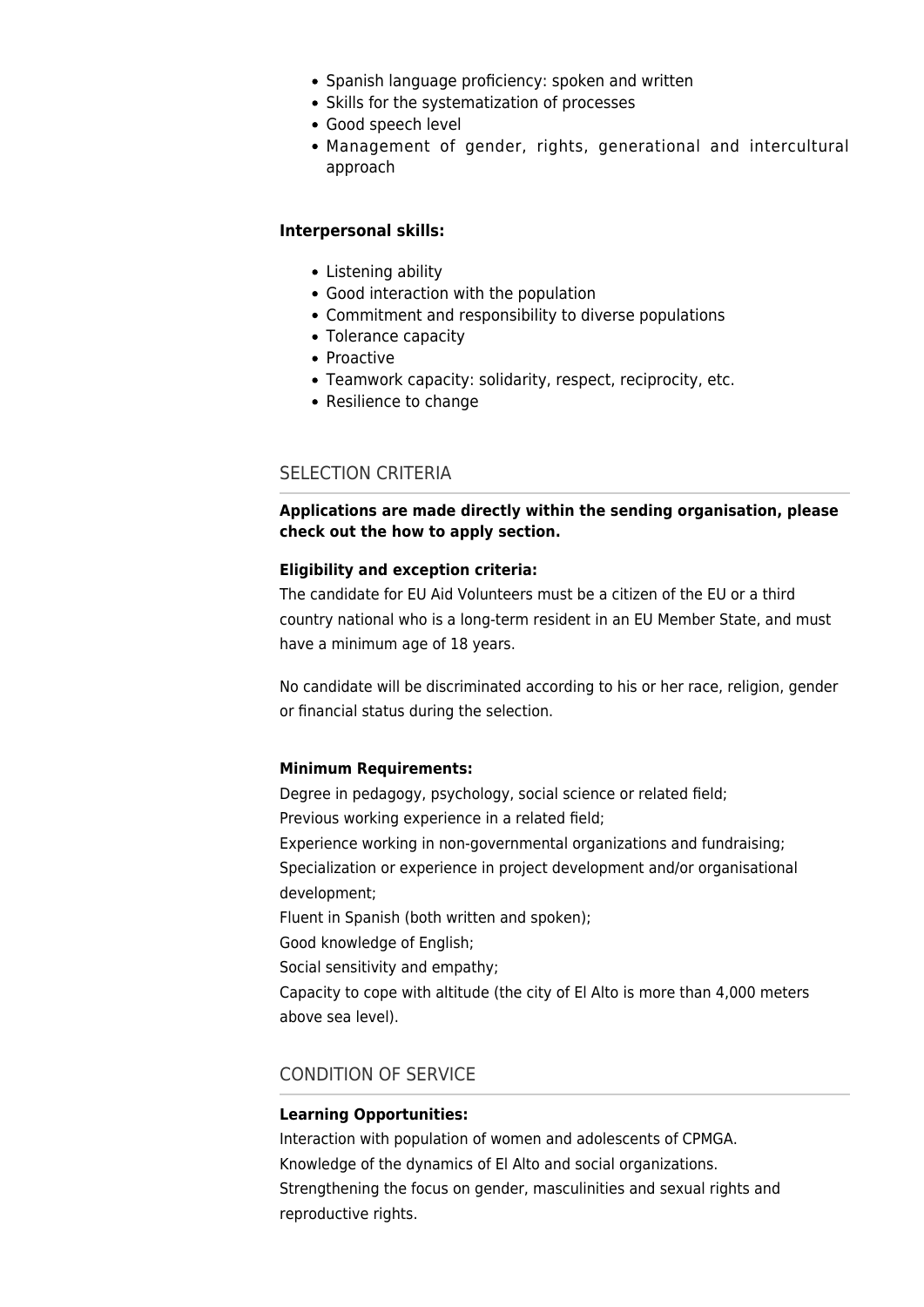Knowledge about depatriarcalization and decolonization. Approach to content and methodologies from interculturality. Relationship with Bolivian civil society organizations. Technical advice to non-governmental organizations.

## **Working and Living Conditions:**

Working hours at CPMGA are from 9:00 a.m. to 5:00 p.m., exceptionally weekend work or activities outside the established hours are carried out, specifically in the training of public servants, community promoters and brigade members, public events. This situation is notified in advance so the volunteer can organize their time and the safety of their transfer will be arranged.

CPMGA will provide volunteers with the resources needed for their work (desk and the necessary equipment).The volunteer will also participate in all institutional activities that promote the strengthening of technical teams.

CPMGA has an adequate dining room and kitchen so that the volunteers can take their snack and share with the technical team.

Due to the COVID 19 health crisis, the teleworking modality has been implemented and the necessary biosecurity materials are provided as well as an action protocol for face-to-face office work.

The volunteer will live in Sopocachi residential area, where secure accommodation will be provided. Rent, basic furniture and services (water, electricity, gas and internet) will be covered by the project.

The programme covers the following costs:

- Pre-departure training with the European Commission: transport, food and accommodation

- Pre-departure training with the sending organisation: transport, food and accommodation

- International return travel to the deployment country
- Local transport between project sites
- Insurance during the duration of the project
- Accommodation.
- Vaccines and medical check-ups
- Visa
- Monthly allowance: 457,36 euros

- Reintegration allowance: 100 euros per months of service to be paid upon return

Meals and personal transportation are the responsibility of the volunteer.

All residential sessions will be conducted respecting the current norms to prevent the spread of COVID 19 (phisical distancing, use of face masks, hygiene measures, etc). Measures will be updated regularly and volunteers will be informed before the training about specific restrictions.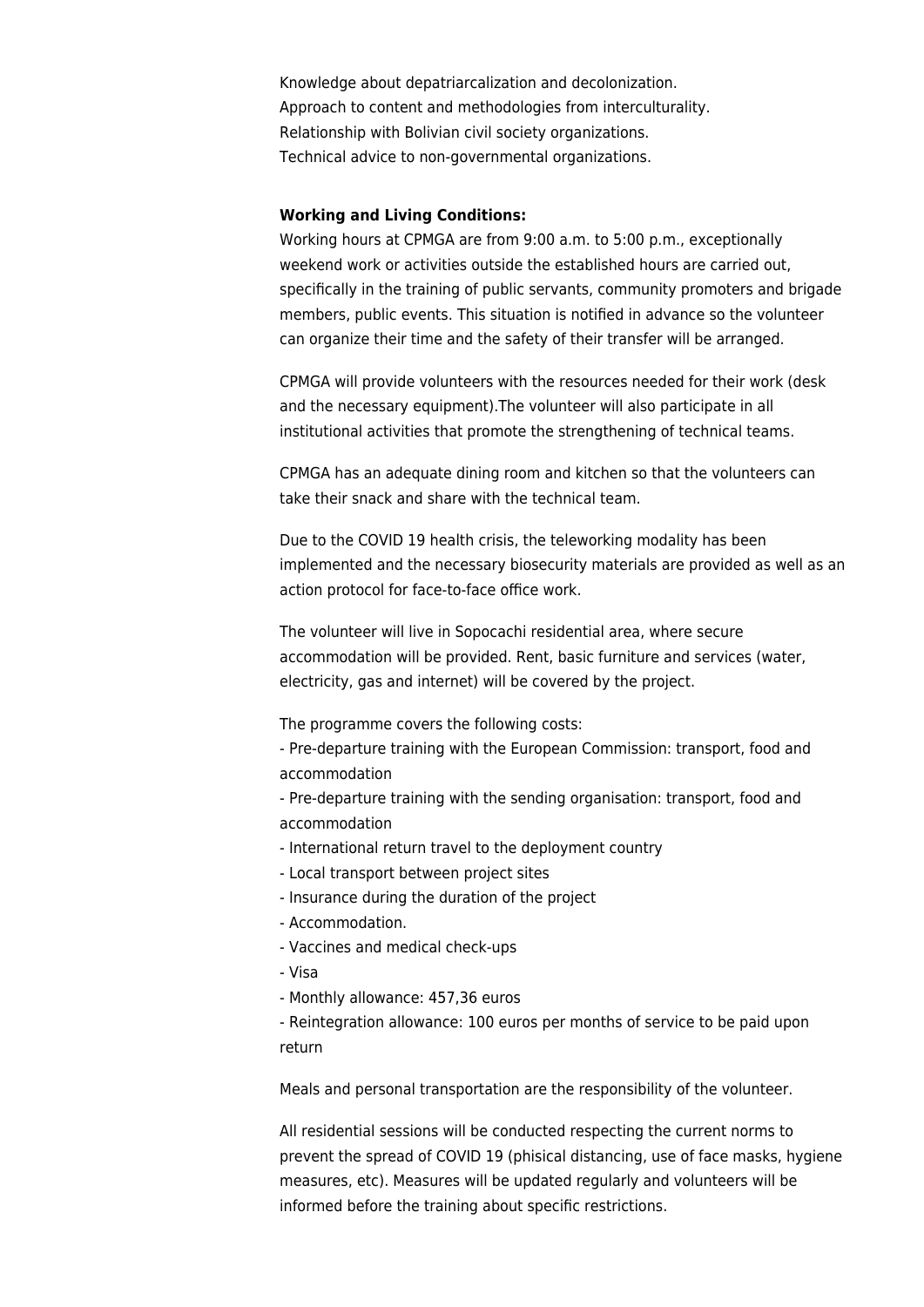# SELECTION PROCESS

### **Shortlisting and Interviews:**

Candidates shall send the following documents to [volontari@aspem.org](mailto:volontari@aspem.org) by October 23, 2020:

- application form in Spanish;

- self-assessment questionnaire in Spanish;

- CV Europass with photo in Spanish;

Shortlisting and interviews will be carried out between October and November 2020.

## **Interview Process:**

Only shortlisted candidates will be notified and invited for an on-line interview. Interviews will be held in Spanish with representatives from the sending and hosting organisations.

Suitable candidates will be proposed for the preliminary EU Aid Volunteers training (online and in-presence sessions, which are part of the selection process).

Please note that multiple candidates are preselected for a single position and proposed for the EU Aid Volunteers training. This is to ensure that, for each position, substitute volunteers may be chosen to replace the candidate in case he or she resigns or is no longer available. The final selection takes places after all preselected candidates complete the training.

#### **Expected date decision on outcome:**

15/12/2020

TIMETABLE

#### **Date of training:**

November-December 2020 (TbC due to COVID 19 restrictions. Please note that there may be limited availability of training in Spanish and volunteer may need to attend English sessions. Knowledge of English is therefore recommended)

#### **Apprenticeship Placement:**

N/A

#### **Pre-deployment preparation and induction:**

December 2020-January 2021 (TbC due to COVID 19 restrictions)

### **Deployment:**

March-December 2021 (TbC due to COVID 19 restrictions)

## **Post-deployment activities:**

December 2021 (online)

## **Sectors:**

- [Gender](https://webgate.ec.europa.eu/echo/eu-aid-volunteers_en/sectors/gender_en)
- [Protection](https://webgate.ec.europa.eu/echo/eu-aid-volunteers_en/sectors/protection_en)